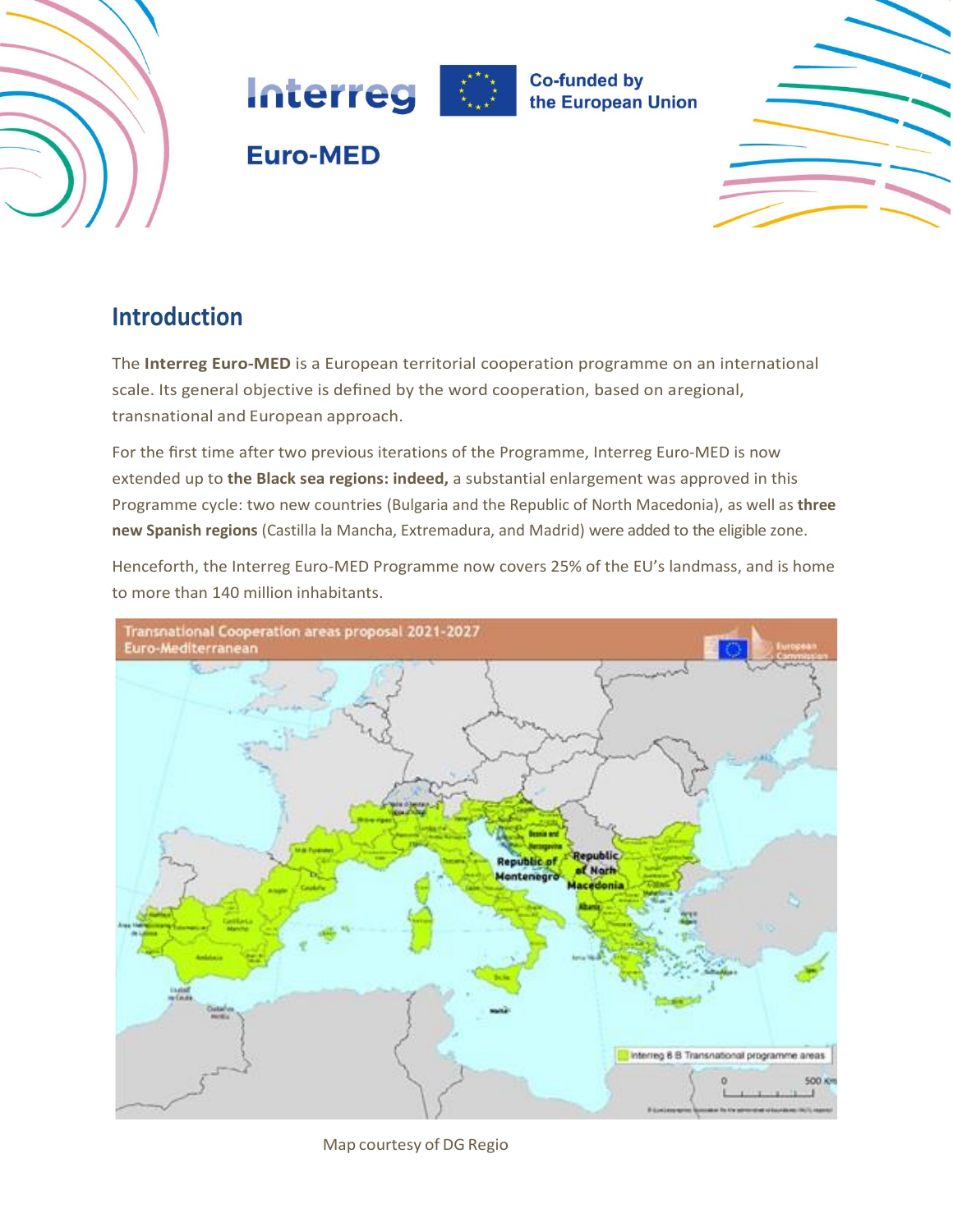





**Euro-MED** 



## **Challenges**

In its entirety, the Mediterranean region shows a lower average GDP per capita, a lower employment rate, and a lower innovative index than the EU average. Nevertheless, its innovative and development potential are huge with the existence of businesses and research clusters geared towards green and blue growth (environmental services, biotechnology, sustainable tourism, natural resources management, clean energy, marine sciences, fishing...). These clusters are nevertheless national in nature and progress could be made by inciting transnational interaction and cooperation.

For the 2021-2027 period, the European Commission has set increasingly ambitious objectives by integrating environmental issues into all programmes of the EU. The target of the commission is **to devote 25% of EU spending to address climate objectives**. **Assuch, the environment is the leading theme for the current Interreg Euro-MED Programme**, which also assures a smooth transition from former axis 2 (low-carbon economy) and axis 3 (environment protection) of the 14-20 Interreg MED programme.

Although the global pandemic and widespread confinement have had a positive impact on the environment, the economic fallout was also devastating. While it is true that the economic crisis is not structural in nature, there is a dire need for economic support in order to recover from the crisis, especially in fragile and overexposed sectors such as tourism and cultural and creative industries.

## **Operational Missions**

Following the cited challenges above, the principal objective of the programme consists of contributing to a transition towards a climate-neutral and sustainable society: fighting against the impact of global changes on Mediterranean resources, whilst ensuring a sustainable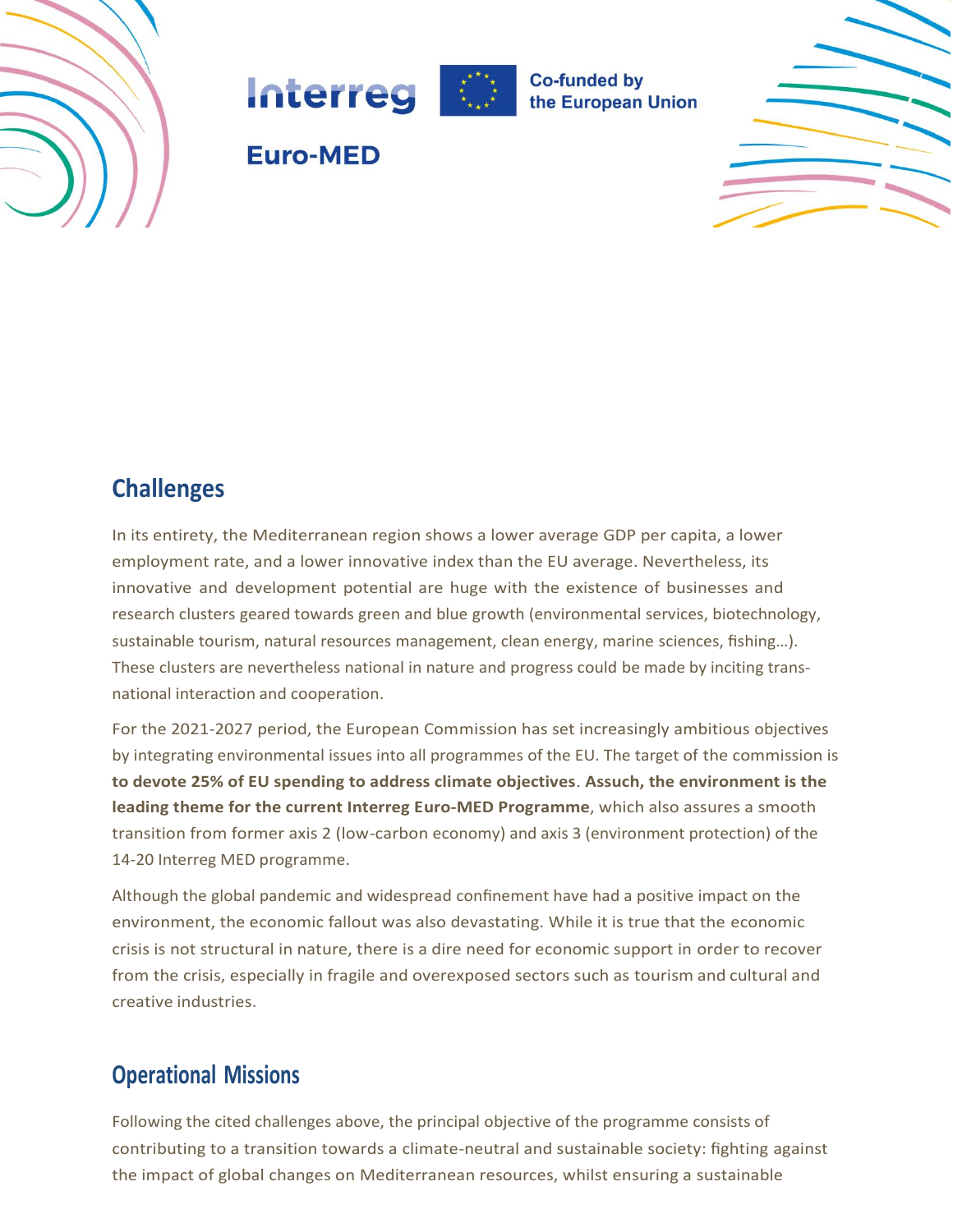





growth and the well-being of citizens. A strategic approach centered aroundfour operational missions was adopted.

### MISSION 1: STRENGTHENING AN INNOVATIVE AND SUSTAINABLE ECONOMY

**Euro-MED** 

To combat the post-COVID economic crisis, it is imperative to find innovative solutions which remodels the current linear economy and **create pathways towards a circular economy** and a sustainable society. Research and innovation is essential for the management of natural resources by providing technological solutions in a sustainable fashion. This is particularly important in the current context of heightened environmentalpressure and reduced biodiversity.

This is a **transversal mission**, aiming to support a wide variety of actions such as the transition towards a greener economy, the reduction of negative impacts stemming fromclimate change, the promotion of a collaborative economy and the improvement of greenliving space.

# MISSION 2: PROTECTING, RESTORING AND ENHANCING OUR ENVIRONMENT AND NATURAL **HERITAGE**

This mission chiefly aims to attain the ambitious environmental objectives set by the EU, including those defined in the EU Green Deal.

In this perspective, the objective of the mission is to **continue the fight against the reduction of biodiversity** while reinforcing the actions aiming towards adaptation and climate resilience. The programme wishes to continue the work achieved during the lastiteration of the programme, by supporting transnational actions aiming to develop an effective governance framework and to guarantee a sustainable management of naturalresources.

With other missions, this mission aimsto promote a societal model which is healthier forthe environment and more viable for the economy via the protection, restoration and enhancement of **cultural and environmental heritage**.

### MISSION 3: PROMOTING GREEN LIVING AREAS

The development and the sustainable management of living areas are paramount to thequality of life of Mediterranean inhabitants. In particular, it is urgent to **address the negative impacts**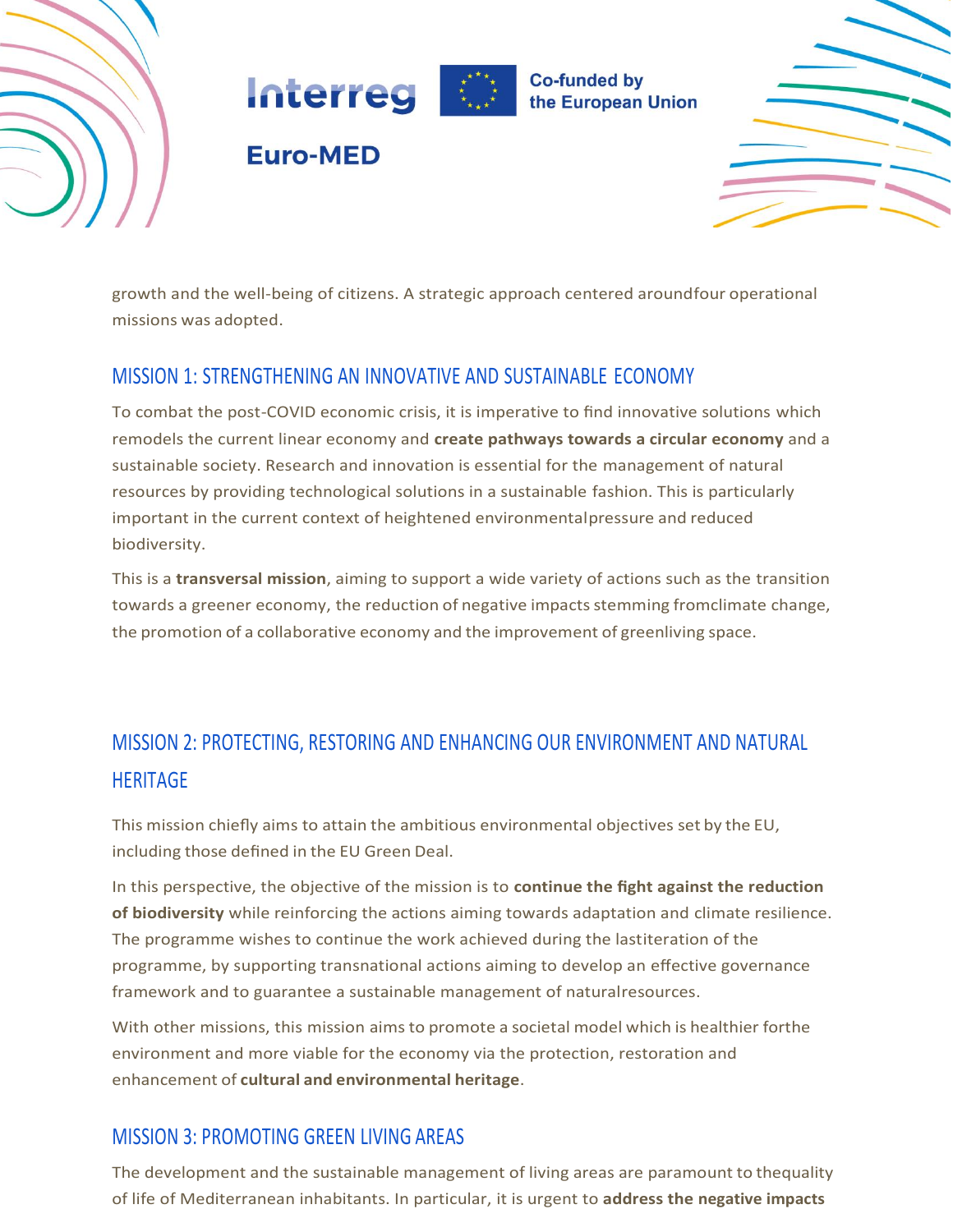



# **Euro-MED**



**caused by urban sprawl which is hazardous towards human health and the environment. These are, but not limited to, air pollution, energy consumption, mobility, segregation and stratification, etc**. On the other hand, as seen in the past few years, our living areas are becoming more and more vulnerable towards the effects of climate change, as cities are facing more and more severe climate phenomena.

The support for green living areas is complementary to the other missions in the programme as it tackles other issues inherent to the programme such as the transition towards green energy, energy efficiency, and the development of green living space.

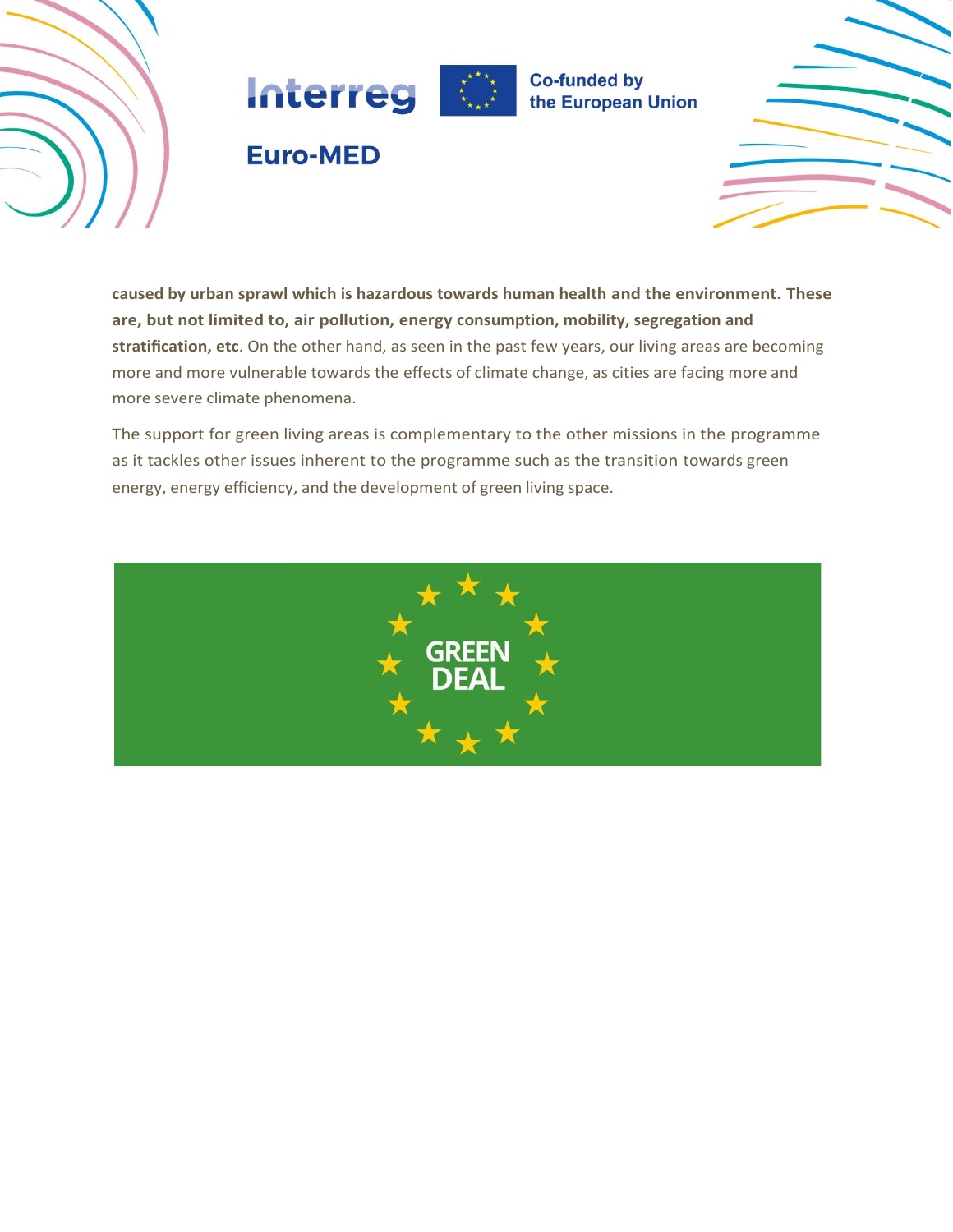### MISSION 4: ENHANCING SUSTAINABLE TOURISM

The tourism sector has been and always is a priority for the MED area. Due to the severe impact of the pandemic on the sector, there is an urgent need to stimulate its recovery as well as its sustainable development. The COVID-19 crisis doesn't only represent a major challenge but also a turning point to promote a permanent change in the industry, as well as its shift towards sustainable practices.

Taking into account the transnational nature of the programme, this mission would be tackled in a transversal manner thus permitting MED regions to ameliorate its social, economic and environmental quality. This mission aims to complement the other missions of the programme by placing a major component of the Mediterranean economy, Tourism, at the forefront of its transition towards a resilient and climate-neutral society.

## **Priorities**

### Priority 1: Smarter Mediterranean

This priority aims to reinforce the engagement in society and to increase the innovative potential of both the public and the private sector. The goal is to put in place solutions for a sustainable and greener economy in the Mediterranean by consolidating existing research networks into a competitive research ecosystem. This is done via engaging stakeholdersand partnersinto a quadruple innovation helix framework.

#### **Example of actions which are eligible under this priority**

- ➔ Developing new and existing value chains, in cooperation within **transnational clusters**  and promoting transnational coalitions (public-private), internationalisation and extraversion of SMEs.
- ➔ Applying best practices and management tools and **innovative solutions in thearea of sustainable business development for SMEs**.
- ➔ Accelerating innovation and technology transfer, with particular focus on: **blue and green economy, agriculture, food production, fisheries and aquaculture, climate change, creative and cultural industries, renewable resources, smart manufacturing, transport, biodiversity, health and future digital technologies**.
- → Promoting climate-friendly innovations, efficient industrial processes, new modelsof entrepreneurship, all oriented towards the creation of shared value and entrepreneurship in emerging sectors as well as those in transition.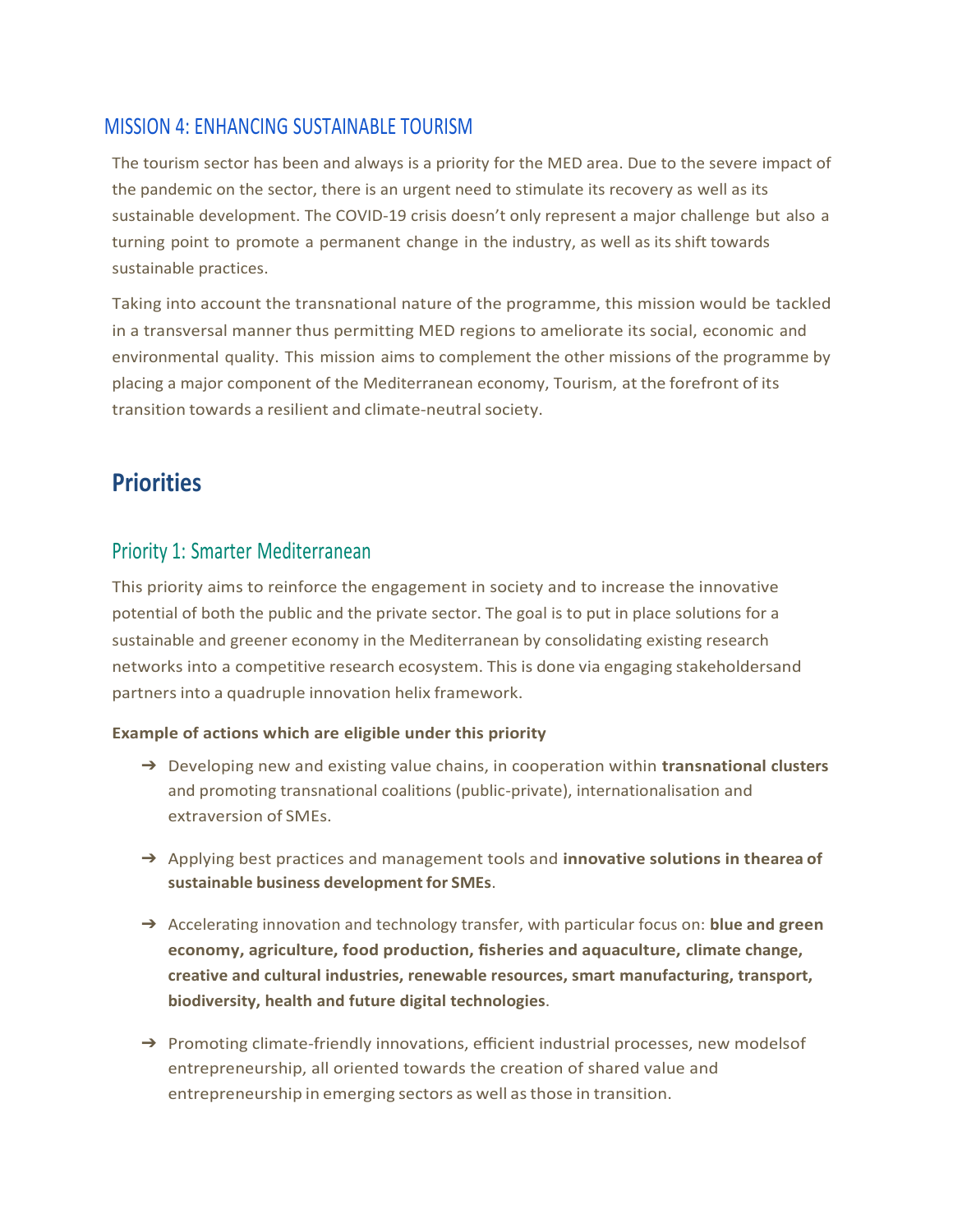- $\rightarrow$  Changing practices in tourism by promoting existing and new solutions in an innovative manner: **smart tourism, management of tourist flows, etc**.
- $\rightarrow$  Cooperating and coordinating institutional bodies, research bodies, businesses and civil societies for the implementation, monitoring and evaluation of **smart specialisation strategies** for sustainable development (e.g. blue and green economy, industry manufacturing, renewable resources, transport, tourism, cultural and creative industries, biodiversity), developing skills for smart specialization (e.g. health, future digital technologies.)
- $\rightarrow$  Strengthening transformative innovation policies.

### Priority 2: Greener Mediterranean

This priority aims to create a greener environment for the MED area, supporting efforts directed towards energy transition and towards circular economy. Greener MED would promote a greener living space by improving natural resources management and by preventing and mitigating risks.

The priority is carried out through three specific objectives: supporting the transition towards a circular economy, preventing and mitigating risks and the transition towards green energy and green living areas, and finally improving natural resources management.

#### **Example of actions which are eligible under this priority**

In terms of the transition towards a circular economy

- $\rightarrow$  Supporting and promoting the circularity and sustainability for products andproduction systems in sectors such as agriculture, food and fisheries, health and manufacturing.
- $\rightarrow$  Supporting sustainable practices of waste reduction, prevention and transformation, in particular against the production of waste and the transformation of waste into resources.
- $\rightarrow$  Supporting initiatives linking water, energy, and food.
- $\rightarrow$  Supporting public authorities in the development and adoption of strategies to promote consumer awareness, covering domains such as tourism, creative and cultural industries sectors, etc., inciting their transition towards a circular economy.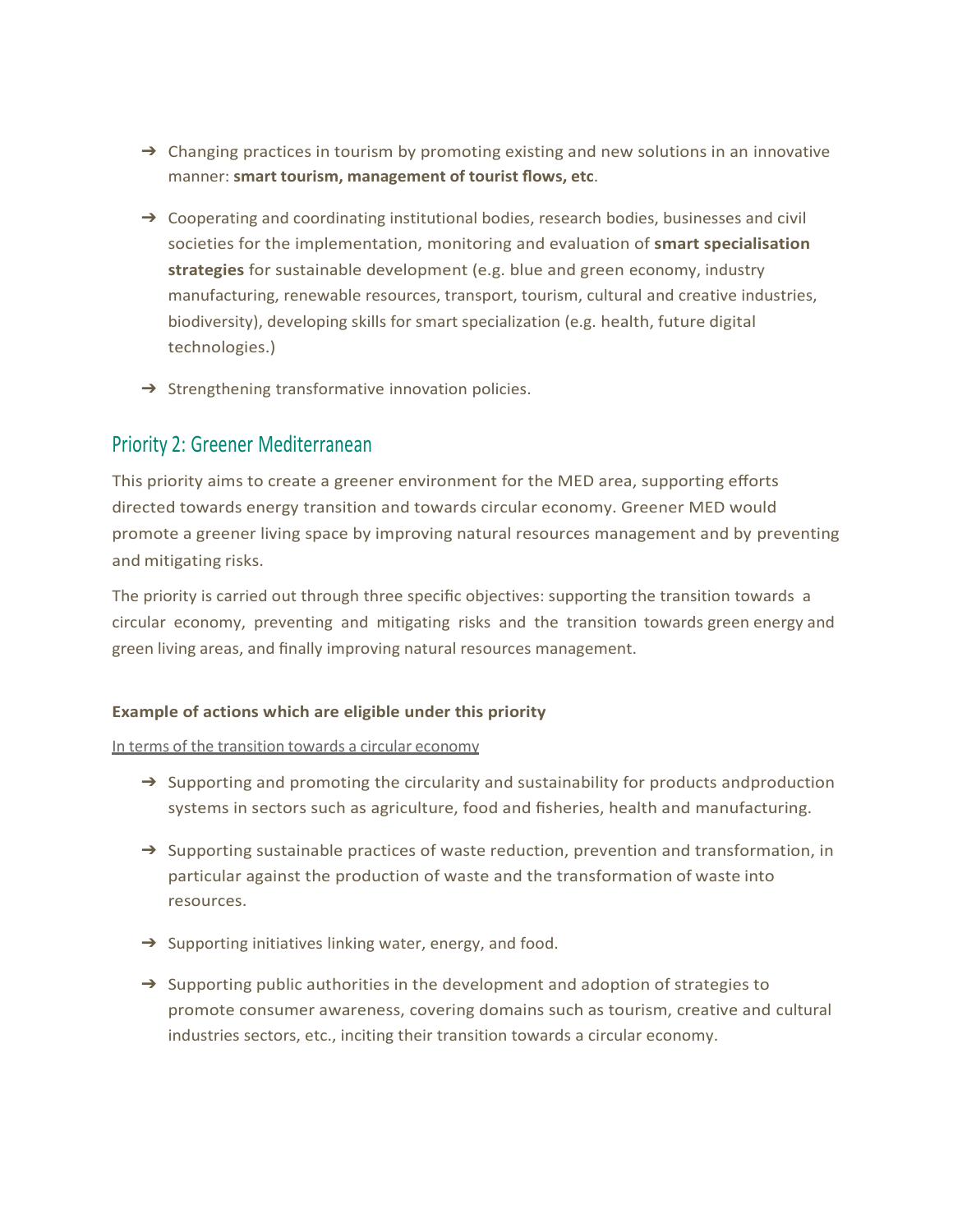### In terms of the prevention, the mitigation of risks and the transition towards green energy and green living areas

- $\rightarrow$  Preventing and mitigating natural and environmental risks, such as coastal erosion, rising sea level, protecting forests and mitigating forest fires, developing drought management plans as well as contingency plans for other extreme weather events.
- $\rightarrow$  Preventing and mitigating risks associated with human activity, such as improving monitoring and governance systems focused on adaptation to climate change, promoting consumer engagement and awareness, developing and adoptingstrategies and practices to reduce the impact of tourism using emerging technologies.
- $\rightarrow$  Raising awareness and promoting environmental culture, focused on changing behaviour in topics such as the use of natural resources, i.e. the creation of a watersaving culture amongst the population and amongst key playersinvolved intourism.
- $\rightarrow$  Mobilising funds to put in place plans and solutions for climate change adaptation, resilience and energy transition in a fair and equitable manner.
- $\rightarrow$  Supporting the deployment of alternative energies and reducing carbon footprint in daily life, such as promoting renovation which increases the energy efficiency of buildings or low-carbon mobility.

#### In terms of the improvement of natural resources management

- $\rightarrow$  Consolidating the network of functional ecosystems, strengthening transnational links to more effectively protect fragile ecosystems and marine protected areas aswell as improving existing cooperation infrastructures on various topics.
- → Improving the management of natural ecosystems by facilitating co-management approaches for natural resources and by supporting public authorities to create amultistakeholder governance model in order to ensure effective and sustainablemonitoring with other key actors.
- $\rightarrow$  Restoring degraded ecosystems, especially water polluted by plastic waste.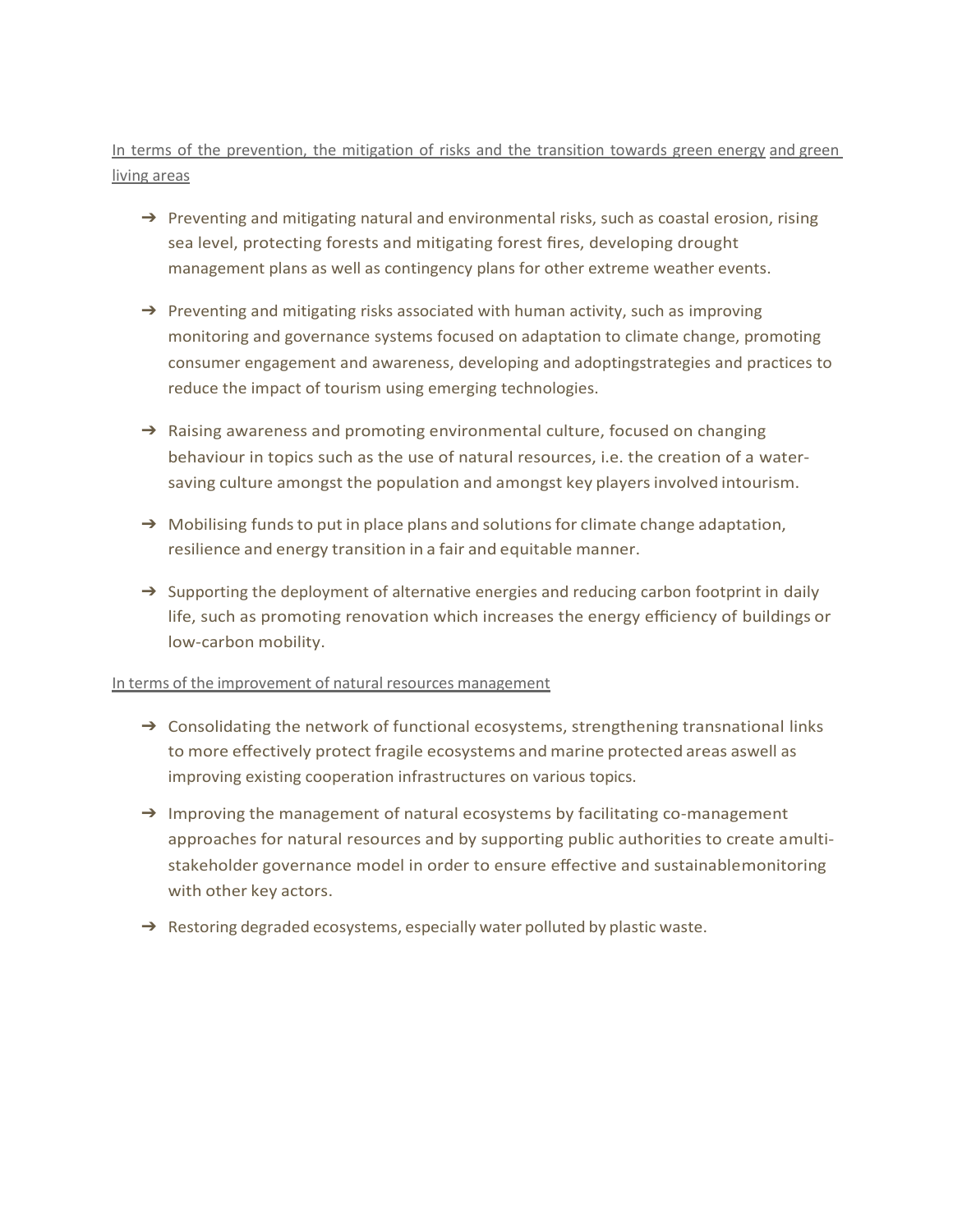

Photo by Anne Van der Stegen, Regional Council of Provence-Alpes-Côte d'Azur

#### Priority 3: Better Mediterranean Governance

Good governance constitutes the backbone of the capitalisation efforts for any results that would be obtained during the INTERREG Euro-MED Programme. A process coordinating other programmes and strategies within the Mediterranean area requires a Mediterranean vision as well as the establishment of strong governance structures.

This priority aims to **support the capitalization of thematic results** by establishing the conditions for synergy and coordination between Priority 1 and 2 projects, and by implementing integration strategies into local, regional, national and European policies.

The priority also aims to **support transnational coordination** between authorities of regional, national and European networks and between ETC management authorities, initiatives and strategies to improve public policies in the Mediterranean area.

#### **Example of actions which are eligible under this priority**

- $\rightarrow$  Organising and disseminating information along thematic communities in order to facilitate the reuse of existing results generated by Interreg Euro-MED projects.
- $\rightarrow$  Establishing a peer review process to consolidate knowledge generated by projects.
- → Conducting analyses and inspiring connections between projects to identify relevant knowledge created by one project that can be harnessed and / or integrated and transferred to another project, creating synergies between them.
- ➔ Vitalising communities of interest around the mission of the program to promote the conditions necessary for the development of synergies between projects andfacilitate the production and the updates of relevant knowledge.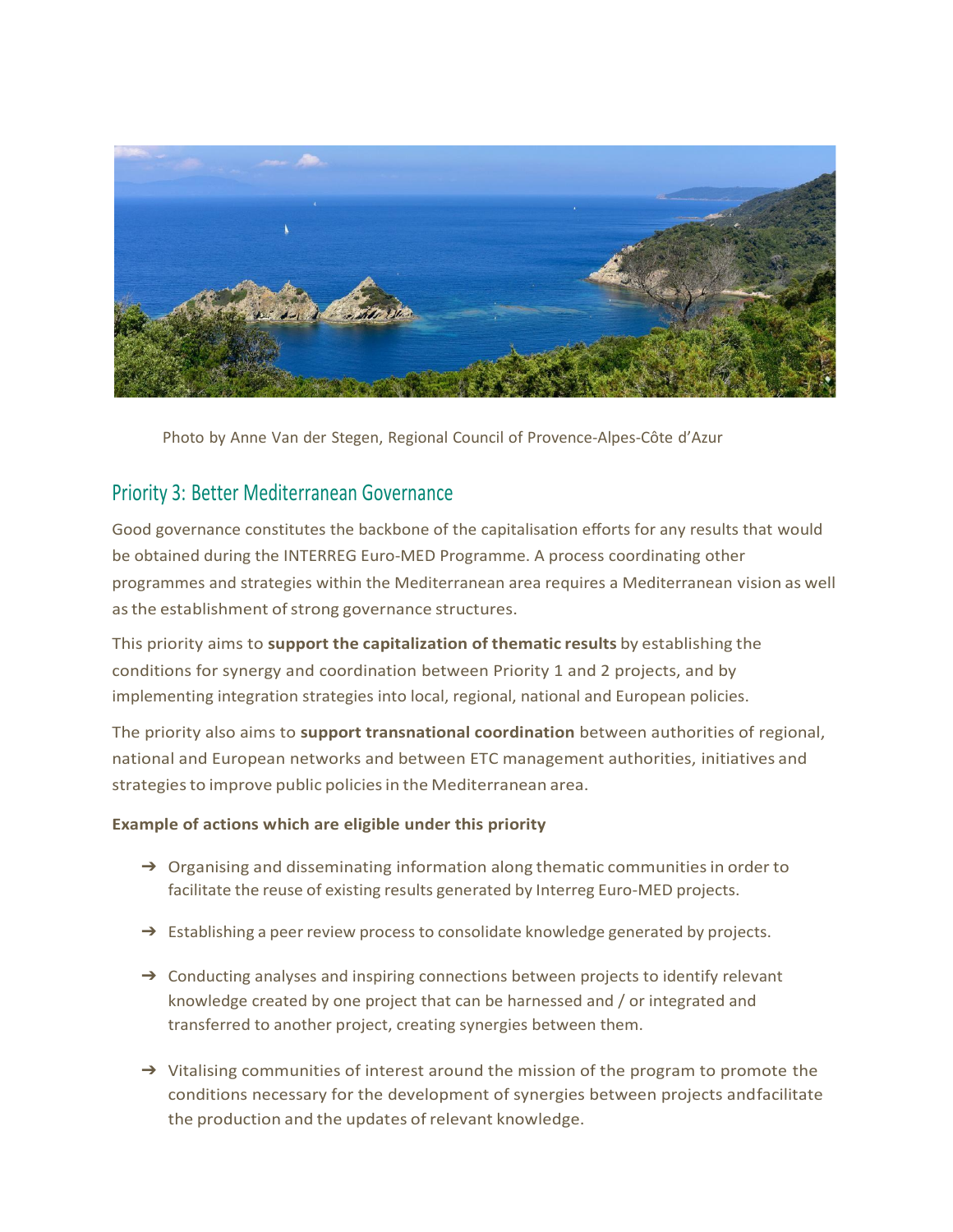- → Conducting analyses to identify replicable and adaptable results for their transferand integration into other programmes.
- → Identifying key actors from local, regional, national and European level for the transfer and integration of results into policies and to animate networks to increase the public reach of the results.
- $\rightarrow$  Organising training sessions and sharing experiences to increase the capacity of partners to enhance their results.
- $\rightarrow$  Establishing favourable conditions for the transfer and integration of results into policies, notably between stakeholders and donor and recipient institutions.
- $\rightarrow$  Creating and facilitating networks of recipient institutions to increase their capacityto integrate results into policies.
- → Engage stakeholders actively in specific networks to stimulate coordination between local, regional, multi-sectoral and multi-level actors within Euro-MED.
- → Constructing mechanisms to identify and analyse coordination opportunities within EURO-MED national policies and outside of the Euro-MED perimeter (including non-EU partners in the East and in the South).
- → Promoting a Interreg Euro-MED vision.

### **Budget**

For the 2021-2027 cycle, the final budget of the EUROMED programme has not yet been approved. The programme should be endowed with approximately **293 million Euro in total**. The financing of the programme stemming from the EU via Interreg funds (ERDF and IPA) should be **around 235 million Euros**. This is complemented by national contributions from member states participating in the programme, up to **about 60 million Euro**.

Due to the transnational set-up of the Programme, it is intended to support large-scale projects, involving the action of several states on a common issue. Nevertheless, smaller programmes could be **integrated into modular "territorial" or strategic projects** (i.e.studies, experiments, transfer of knowledge…), which would be co-financed. The interested public or private partners should take advantage of this possibility to find projects in the same priority to integrate themselves in the programme.